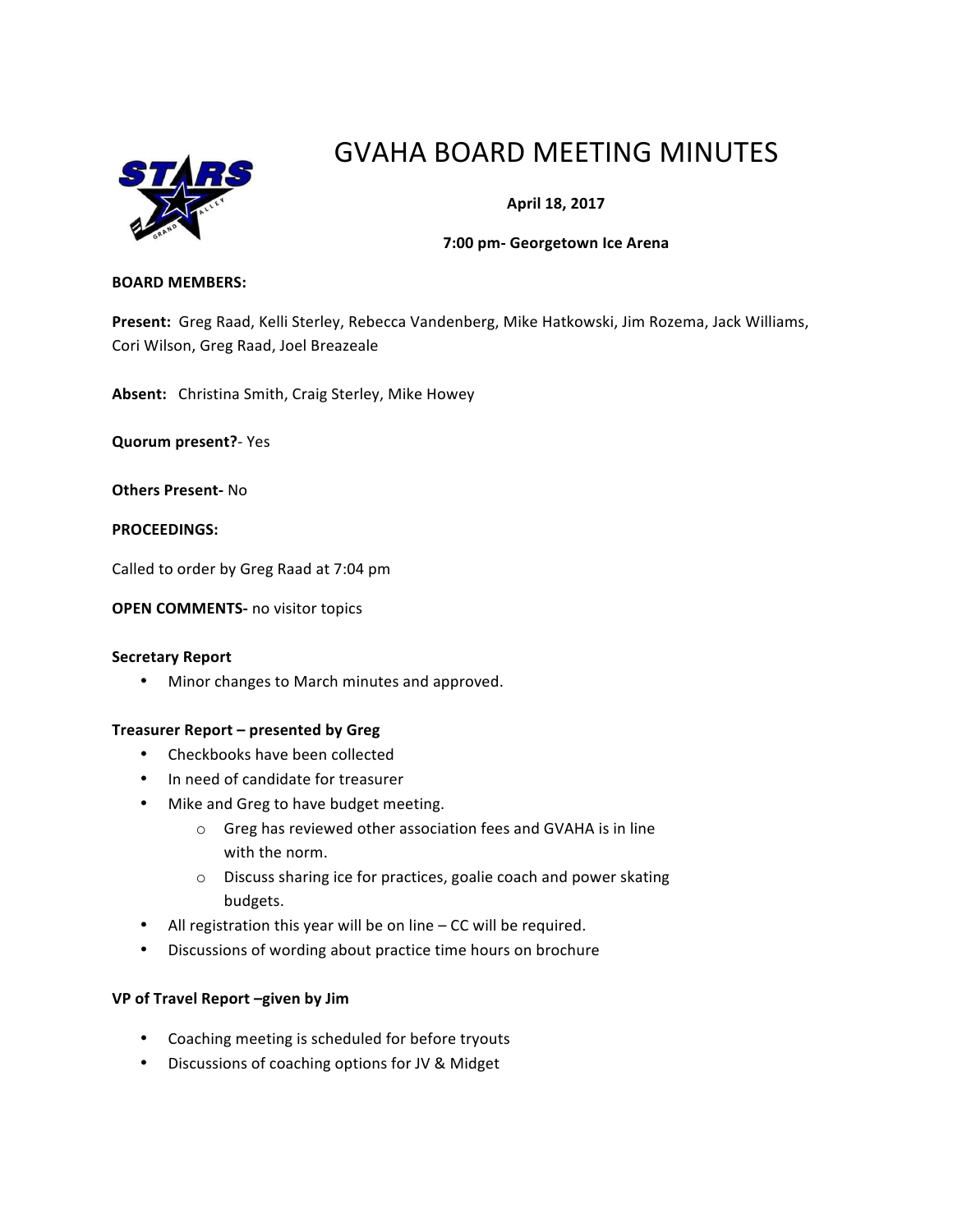# **VP House Report – Jim Rozema**

- Year end MAHA meeting is scheduled for 5/26. Jim is not available to attend. Volunteer needed.
- Coaches meeting similar to last year.
	- $\circ$  Topics Player evaluations with software and tablets.
	- $\circ$  Does current player evaluation need to be tweaked? All coaches had varying levels of effort. Some didn't do it and some waited too long.
	- $\circ$  Discussions of all coaches doing it the same week and all helping each other.
	- $\circ$  Joel is having "hot stoves" with the coaches monthly.

# **Hockey Director Report- Jack Williams/Joel Breazeale**

- Goalie coaching possibility. Discussions of good and bad with current Bandit program.
- Discussions of how goalies can be more involved in skill skates.
- Golf outing Simplifying and making it a competition. Just golf. Less sponsors, etc.

# **Fundraising Report – Kelli Sterley**

- Script is in process
- BW3 fundraiser coincide with coaches meeting.

# **Communications Director Report – Rebecca VanDenBerg**

- Brochures are ready for camp
- Rebecca and Mike H to meet on registrations. Software is ready.
- Craig to check on Privet

## **Township Representative Report – Mike Hatkowski**

- B&R is not renewing lease
- Jeff Schmidt has been named new Operations Manager.

## **MAHA Representative Report – Craig Sterley - none**

## **President's Report**

- Travel Coaches meeting tryout process document needs a few tweaks.
- Hoping to have more access to logo gear with B&R moving on. Looking at options.